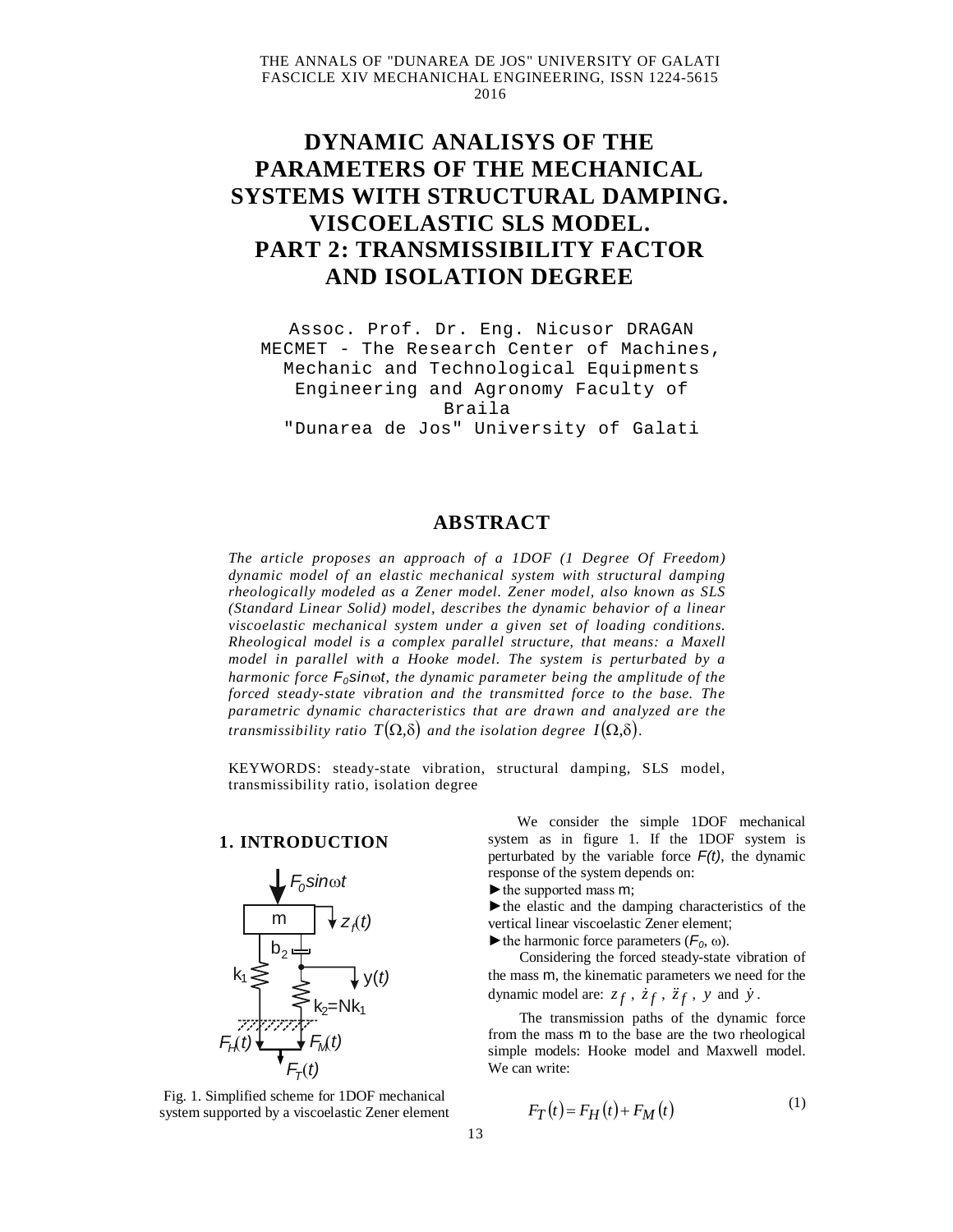#### **2. TRANSMISSIBILITY RATIO AND ISOLATION DEGREE**

Considering the linear behavior of the components of Zener model and the harmonic force  $F(t) = F_0 \sin \omega t$ , the moving equations and the transmitted force can be written as follows [1]:

$$
\begin{cases}\nm\ddot{z} + b_2(\dot{z}_f - \dot{y}) + k_1 \cdot z_f = F_0 \sin \omega t \\
b_2(\dot{z}_f - \dot{y}) = k_2 \cdot y \\
F_T(t) = k_1 \cdot z_f + k_2 \cdot y\n\end{cases}
$$
, (2)

where the displacements  $z_f$ ,  $y$  and the transmitted force *FT* are harmonic time variation with different values for the phase shift:

$$
z_f(t) = A_f \sin(\omega t - \varphi_0)
$$
 (3)

$$
y(t) = A_Y \sin(\omega t - \alpha)
$$
 (4)

$$
F_T(t) = F_{0T} \sin(\omega t - \beta) \tag{5}
$$

With the relations  $(3)$ ,  $(4)$  and  $(5)$ , the transmitted force can be write as follows:

$$
F_{OT} \sin(\omega t - \beta) =
$$
  
= kA<sub>f</sub> sin(\omega t - \varphi\_0) + NkA<sub>Y</sub> sin(\omega t - \alpha) (6)

The amplitude  $F_{0T}$  of the transmitted force can be written [4]

$$
F_{OT} = F_0 \sqrt{\frac{N^2 + \delta^2 (N + I)^2}{N^2 (I - \Omega^2)^2 + \delta^2 (N + I - \Omega^2)^2}} ,
$$
 (7)

where:

- *p* natural frequency (Hooke model)
- $\delta$  structural damping ratio (Maxwell model)
- $\Omega$  relative (angular) frequency
- *N* elasticity coefficients ratio

Amplitude of the transmitted force can be written

$$
F_{0T} = F_0 \cdot T(\Omega, \delta, N) , \qquad (8)
$$

where

$$
T(\Omega,\delta,N) = \sqrt{\frac{N^2 + \delta^2 (N+1)^2}{N^2 (I - \Omega^2)^2 + \delta^2 (N+1-\Omega^2)^2}}
$$
(9)

is the transmissibility ratio.

The isolation degree is define as follows:

$$
I = (I - T) \times 100 \quad [%]
$$
 (10)

### **3. TRANSMISSIBILITY RATIO DIAGRAMS OF 1DOF SYSTEM FORCED VIBRATION**

Figures 2 to 8 show the transmissibility ratio diagrams function of the relative frequency  $\Omega$ . There are considered different values for the structural damping ratio  $\delta$  and elasticity coefficients ratio *N* .



Zener model - N=0 (Hooke model)



Zener model - N=0.25

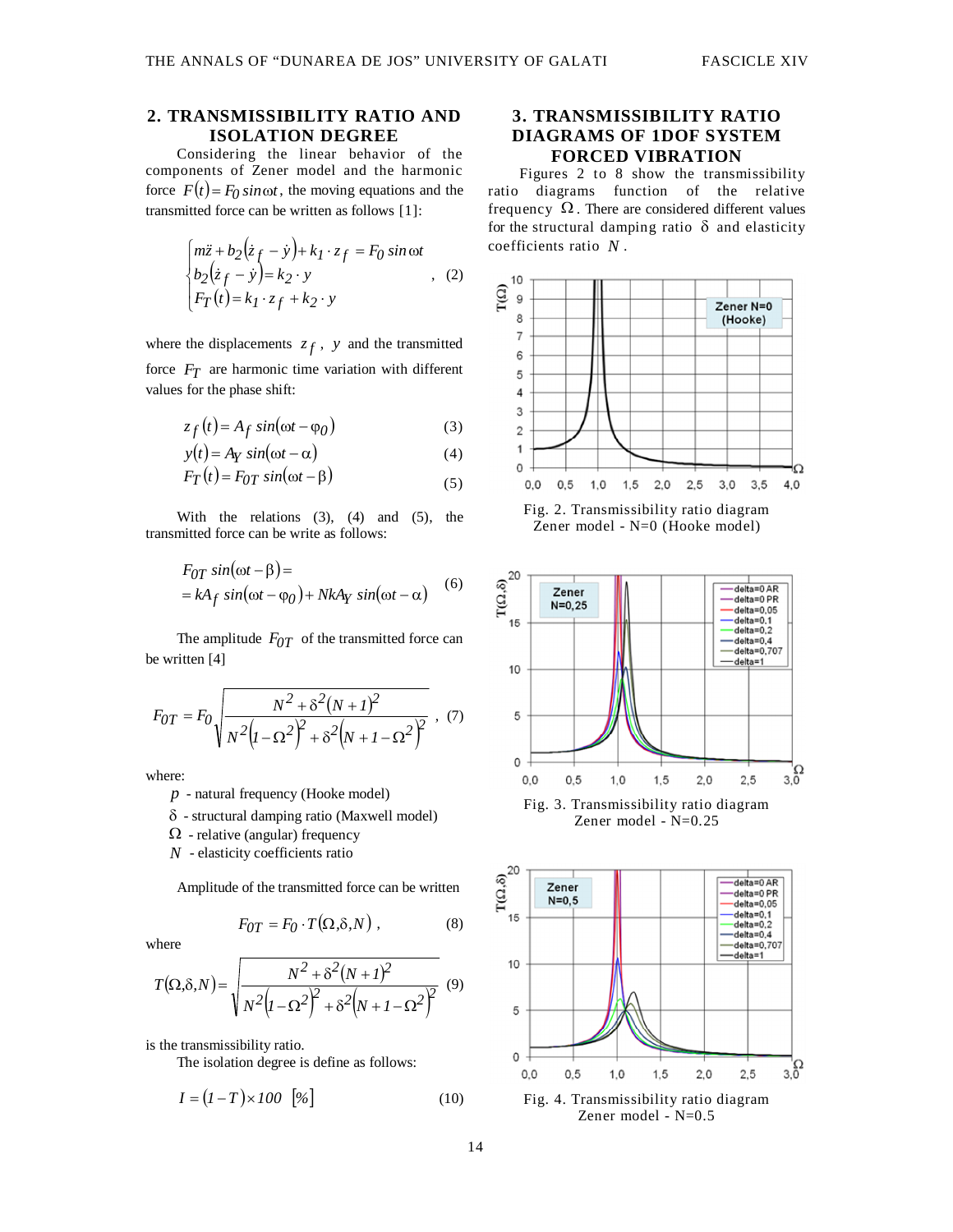



Fig. 7. Transmissibility ratio diagram Zener model - N→∞ (Voigt-Kelvin model)







Fig. 8. Transmissibility ratio diagram detail Zener model - N→∞ (Voigt-Kelvin model)

 $1.0$ 

 $1.5$ 

Zener  $N \rightarrow \infty$ (Voigt-Kelvin)

 $0.5$ 

 $\mathbf 0$ 

 $0.0$ 

 $\frac{1}{3.0}$ 

 $2.0$ 

Figures 9 to 14 show the isolation degree diagrams function of the relative frequency  $\Omega$ . There are considered different values for the structural damping ratio  $\delta$  and elasticity coefficients ratio *N* .